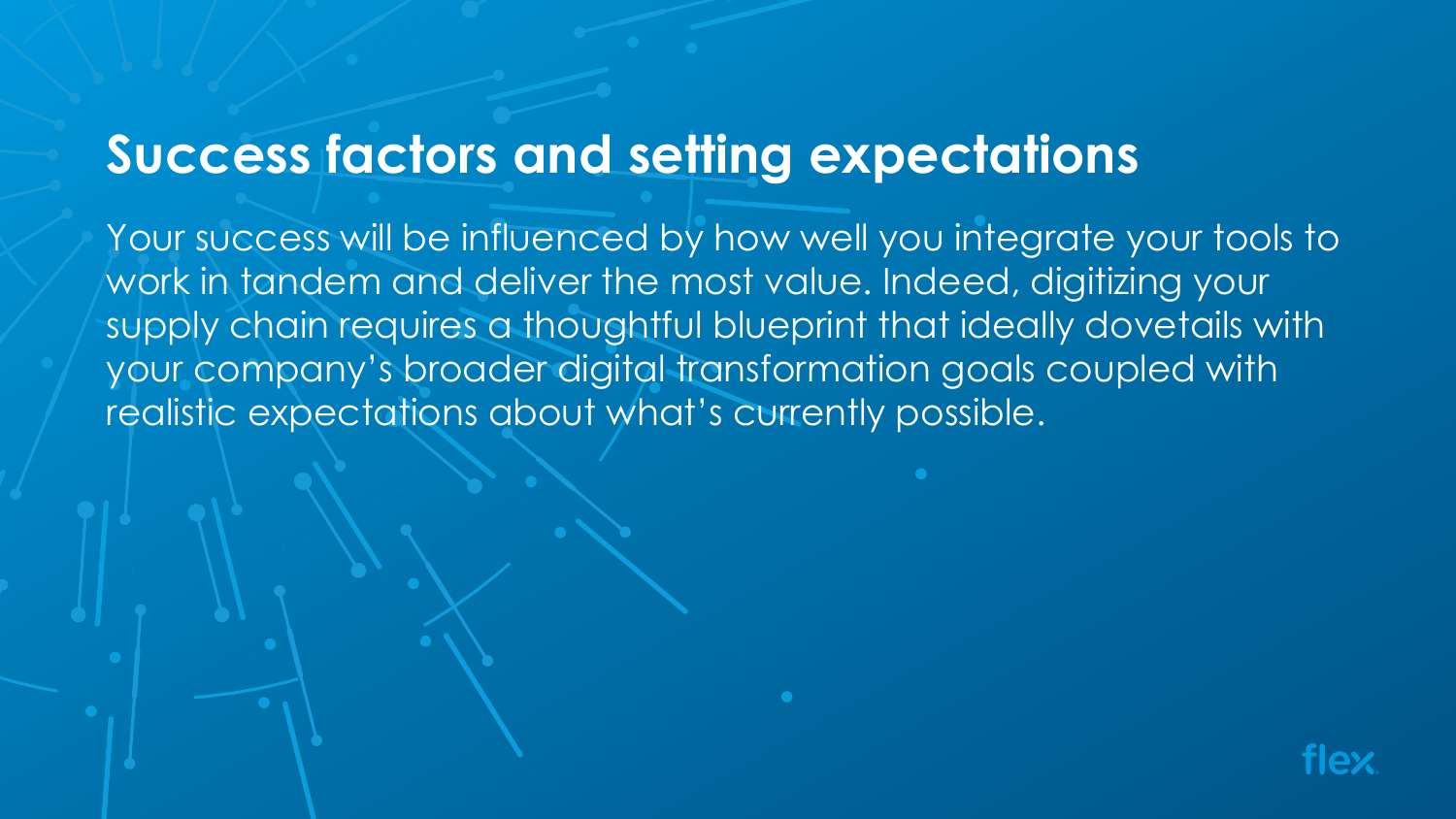No matter the size of your budget, a key digitization success factor is a sound integration strategy that folds multiple tools into a single platform to provide an end-to-end view of your value chain. By way of example, Flex Pulse stitches together many point solutions and plugs into hundreds of data sources. Depending on the complexity of your supply chain, however, yours will unlikely need to be as extensive.



# **Do you have an integration strategy?**

 $\bigodot$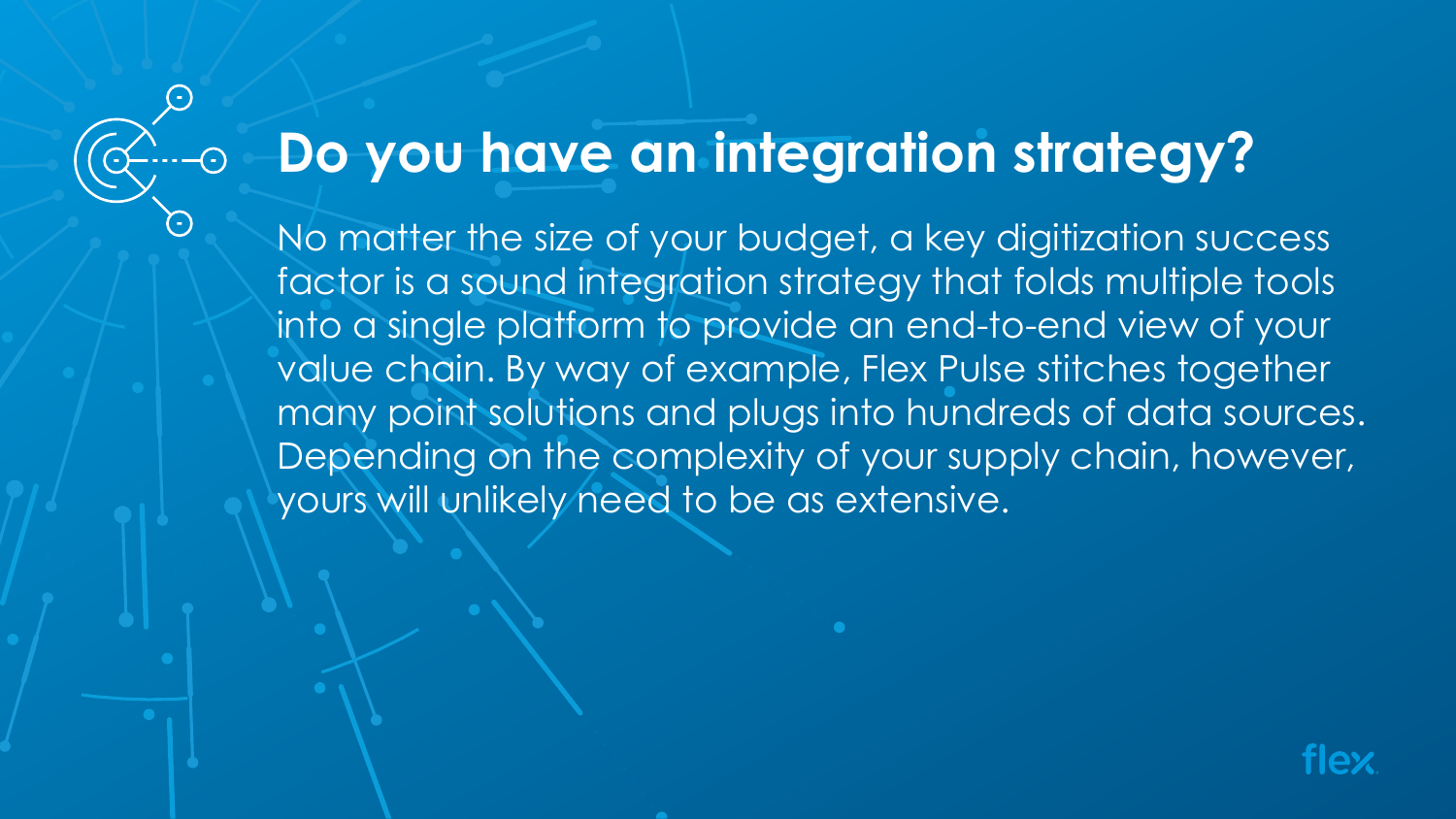Be clear about what you're trying to achieve by going digital. As the dizzying array of tools and deployment options can challenge even the most seasoned technologist, make sure your investments provide a clear path to moving the needle.





# **Keep your objectives in sight**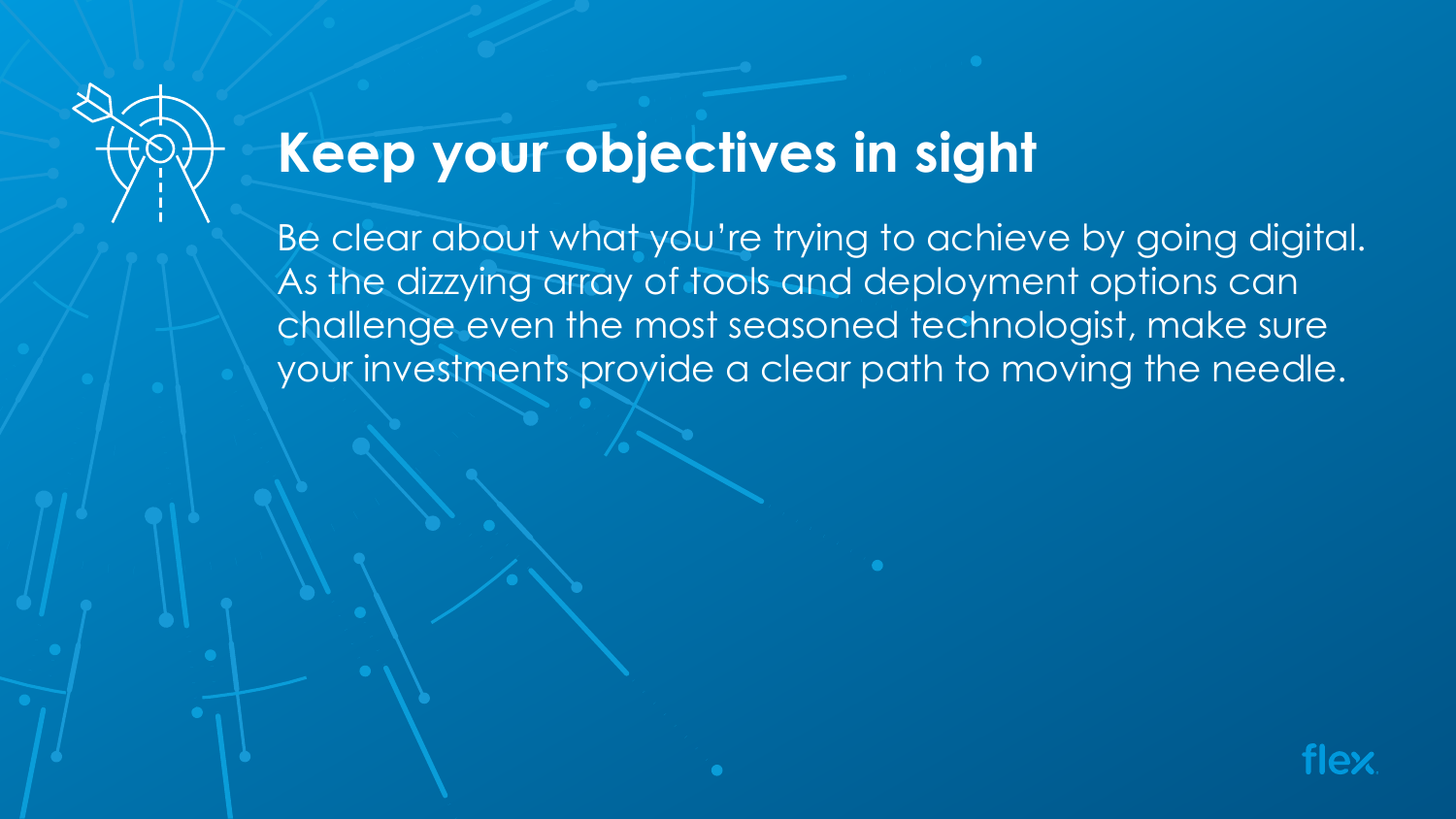You'll want to allocate budget to third-party tools and data sources. Without that, there's no meaningful transparency into your supply base. That said, even if you have visibility into tierone suppliers only, it is a great starting point since it will take a certain level of investment to gain visibility into tier two and beyond.





## **Third-party tools are a must**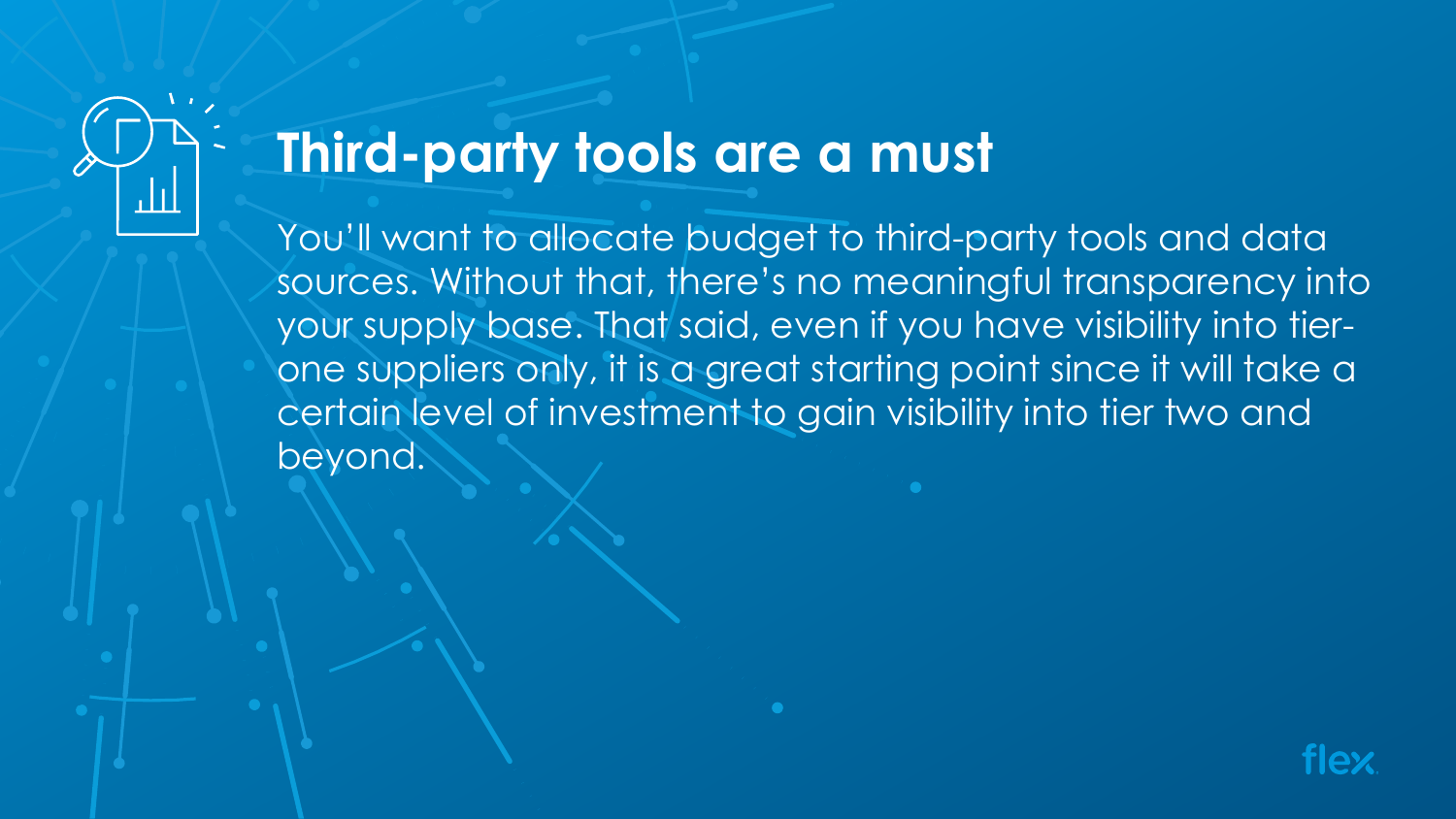As businesses are now digitizing their operations holistically as part of a broader digital transformation agenda, be sure to coordinate with other teams. You may find opportunities to piggyback on earmarked investments.





# **Is supply chain digitization part of your digital transformation strategy?**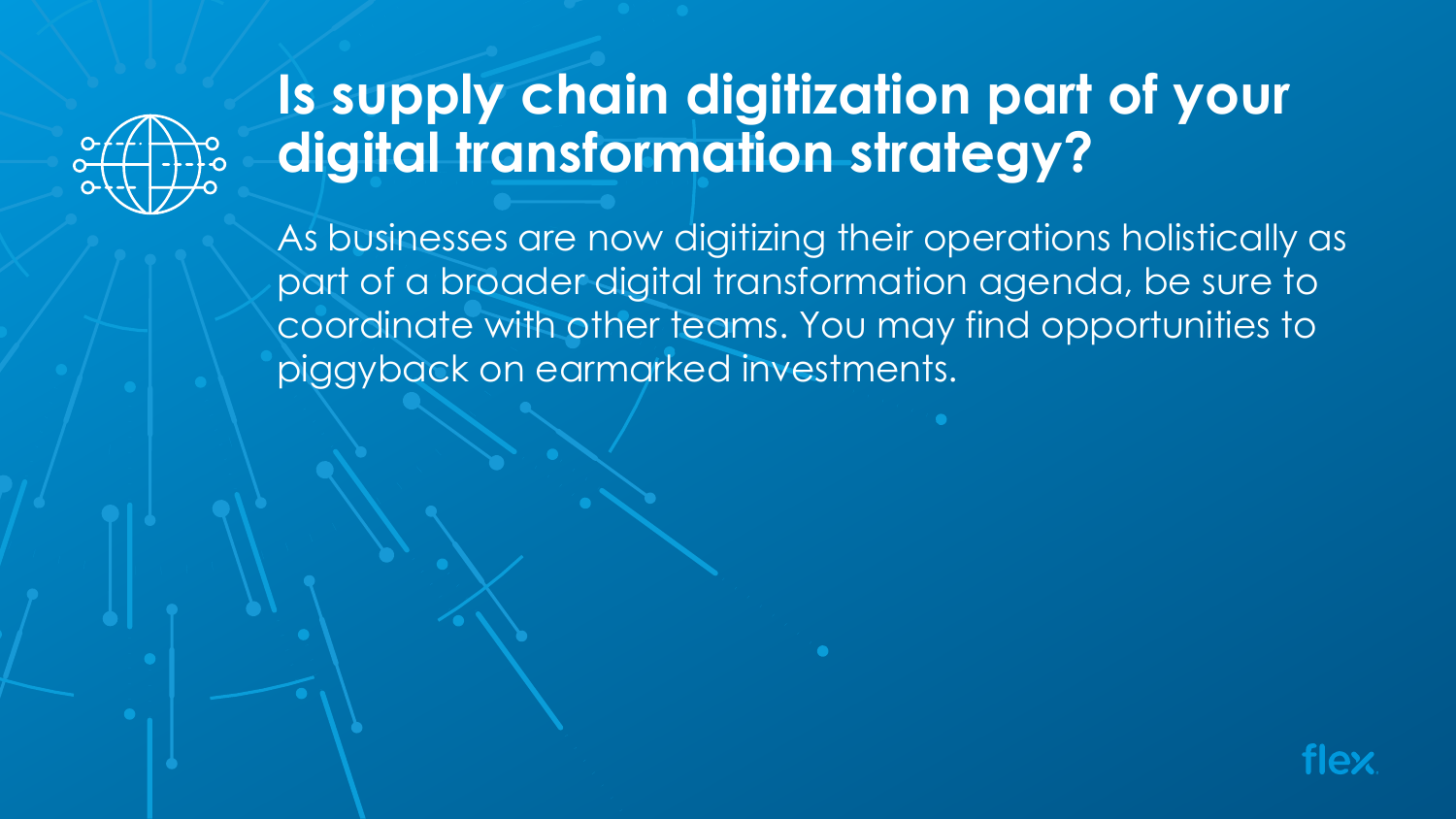Accept that you won't see everything. Even as you subscribe to many data sources to cover all the domains that matter to you, blind spots will persist. You can certainly try to close them by supplementing additional sources; for example, rather than subscribe to one vendor to understand the financial health of your global partners, consider using multiple vendors that specialize in concentrated regions or countries. This can improve your coverage but realize there's no panacea for getting around imperfect information.



## **Be aware of blind spots**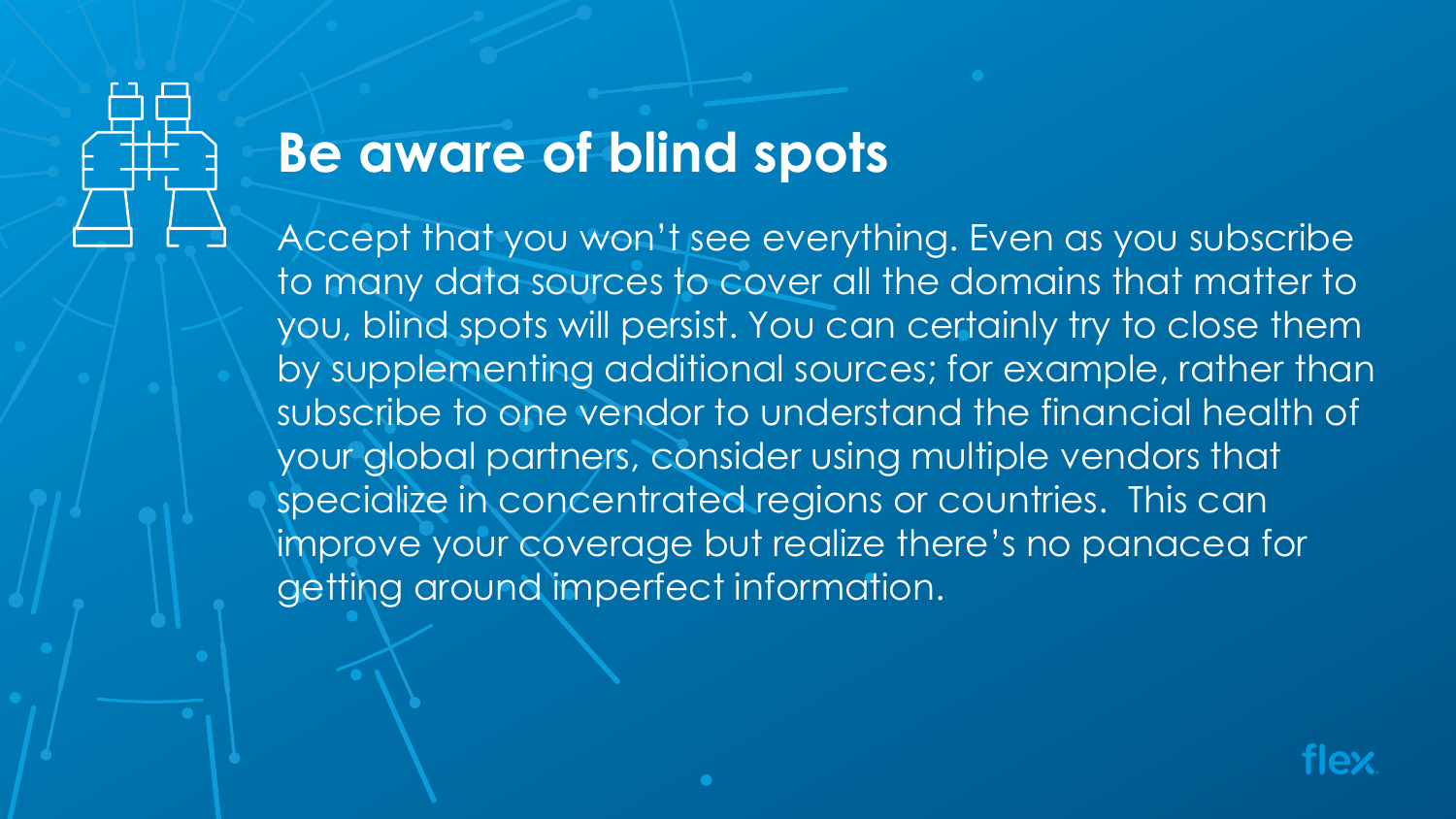We feed our systems mind-boggling volumes of structured and unstructured data hoping to glean some insight to reduce risk exposures. The current reality, however, is that actionable intelligence isn't so easy to come by. If we can sniff out labor issues with a certain supplier via social media, for instance, getting a leg up on the veracity of self-reported incidents takes resources and time.

With all the rich data at our disposal, there's often a lot of noise to filter out just to surface a nugget of actionable intelligence. Connecting the dots in a noisy environment takes effort, so don't expect intelligence to land on your lap.



### **It's noisy out there**